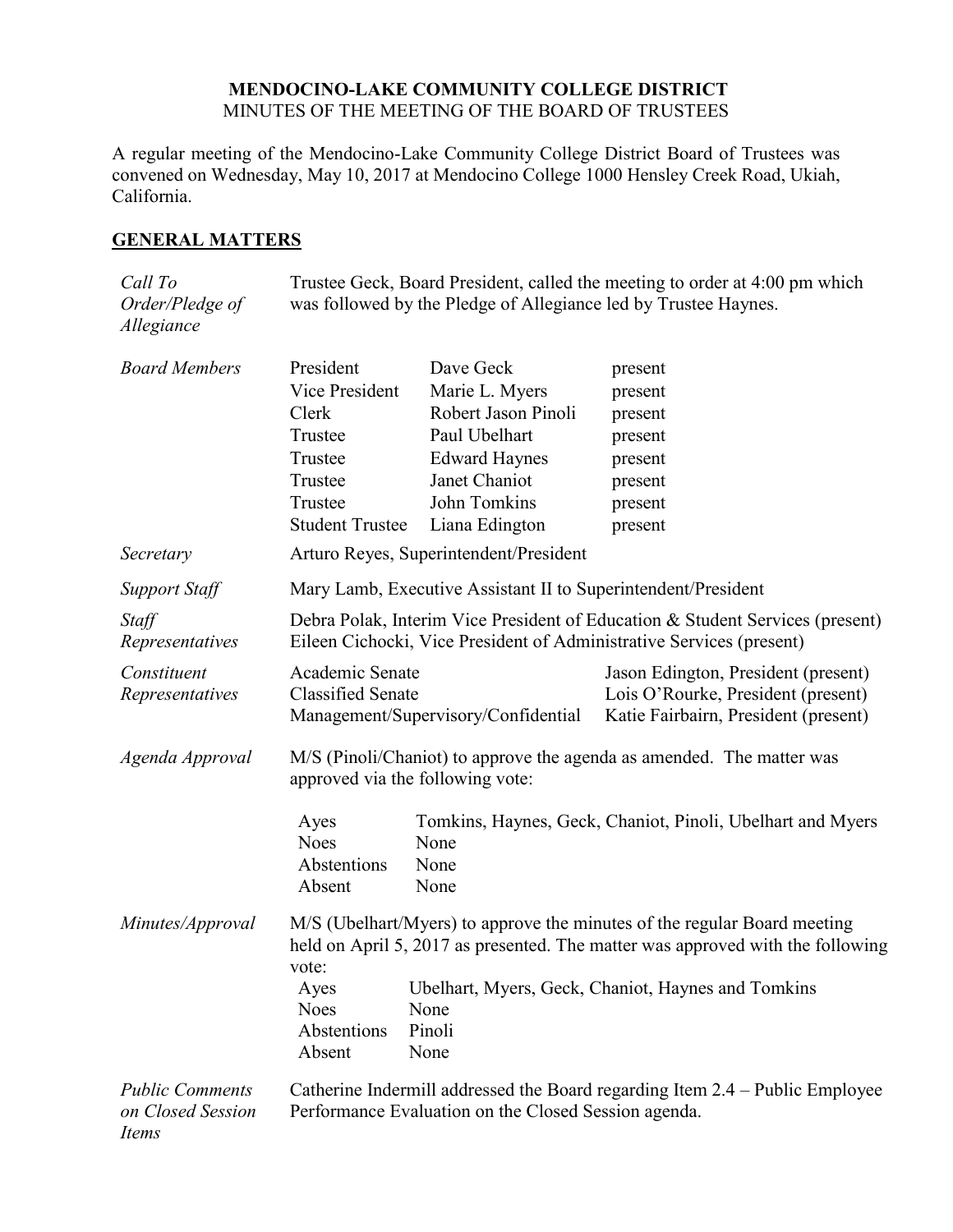# **CLOSED SESSION**

The Board adjourned to Closed Session at 4:09 PM.

# **OPEN SESSION**

*Report of Action Taken in Closed Session* The Board returned to open session at 5:50 PM with Board President Geck reporting no action taken in closed session. He also announced that the board will adjourn to closed session again once the balance of the meeting agenda items have been addressed.

## **RECOGNITION OF RETIREES**

The members of the Board recognized Les Pfutzenreuter, Julieta Marks and Stephen Frick upon their retirement and for their contribution to the institution.

*Big Picture – Allocation of Space* Interim Dean of Student Services & Financial Aid Director Velasco presented information on the Allocation of Space proposal which is currently scheduled to be reviewed by the Facilities Committee at their next meeting.

- *Public Comments* Julie Finnegan addressed the board regarding FTES projections and the financial statement.
	- Joseph Moroney Jr., Vice President of ASMC addressed the board regarding the allocation of space proposal as did Angela Leal, a current student; Tony Pearce, a former student; Leslie Banta, a full-time faculty member; K.J. Todd, a classified staff member; Phil Warf, a full-time faculty member and President of the Mendocino College Federation of Teachers; and Sue Blundell, a full-time faculty member.

# **PRESIDENT AND ADMINISTRATION REPORT**

A written report was presented by Superintendent/President Reyes. Discussion on several items included in the report were deferred until the time the appropriate agenda item was presented and discussed.

## **CONSENT AGENDA**

M/S (Pinoli/Ubelhart) RESOLVED, That the Mendocino-Lake Community College District Board of Trustees does hereby approve the Consent Agenda as presented. The consent agenda was approved with the following vote:

| Ayes        | Tomkins, Haynes, Chaniot, Geck, Pinoli, Ubelhart, and Myers                 |
|-------------|-----------------------------------------------------------------------------|
| <b>Noes</b> | <b>None</b>                                                                 |
| Abstentions | None                                                                        |
| Absent      | <b>None</b>                                                                 |
|             | Items with an asterisk * were approved by one motion as the Consent Agenda. |

## **Personnel**

| $Employment -$       | *RESOLVED, That the Mendocino-Lake Community College District Board of       |
|----------------------|------------------------------------------------------------------------------|
| Short-Term           | Trustees does hereby ratify the employment of the short-term employees as    |
| <i>Employees</i>     | submitted and presented at the meeting.                                      |
|                      |                                                                              |
| $Employment - Part-$ | *RESOLVED, That the Mendocino-Lake Community College District Board of       |
| Time Faculty         | Trustees does hereby approve the employment of the part-time faculty for the |
|                      | summer 2017 semester as submitted and presented at the meeting.              |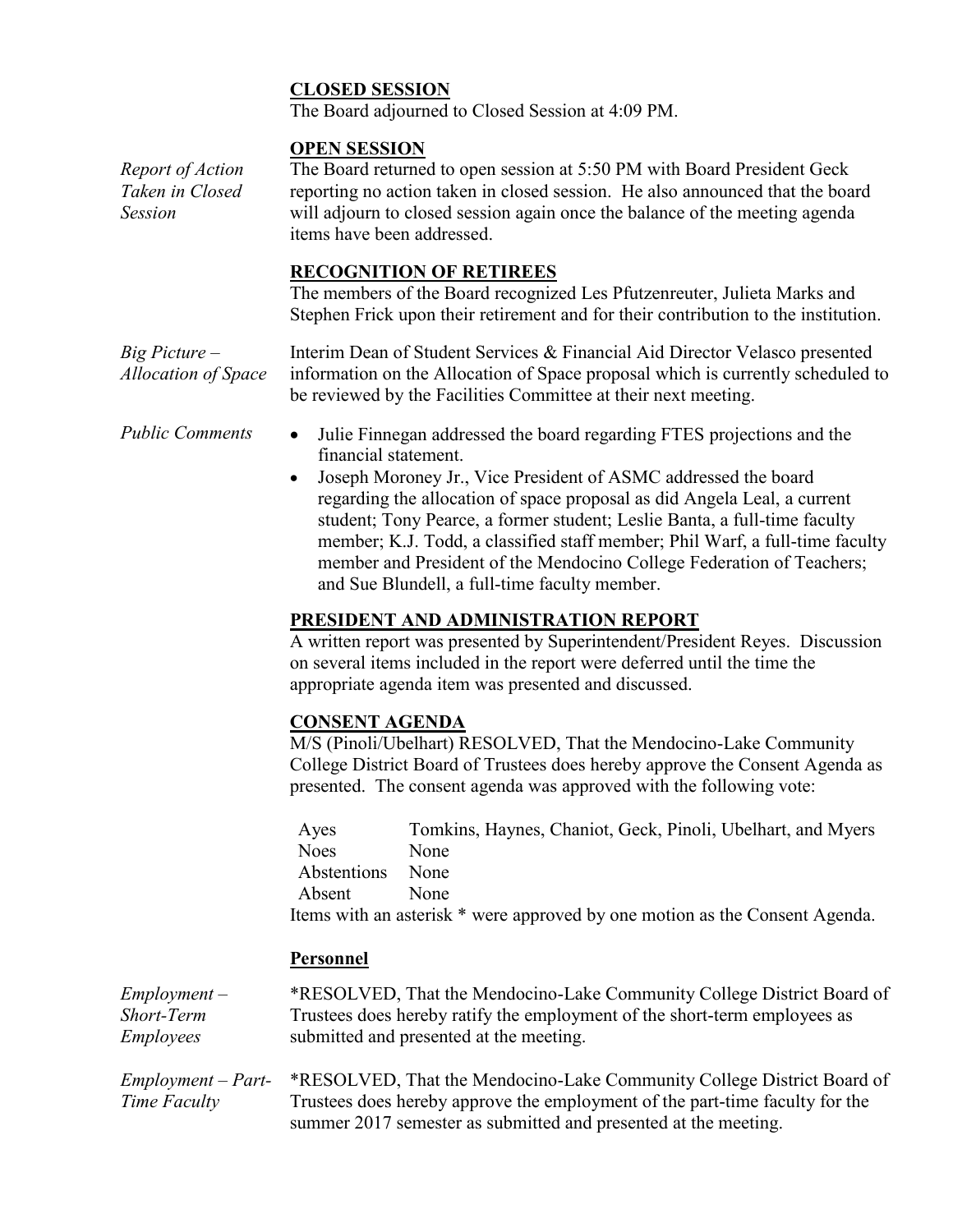| <i>Volunteers</i>                                                                                                                                         | *RESOLVED, That the Mendocino-Lake Community College District Board of<br>Trustees does hereby approve the list of volunteers as submitted and presented<br>at the meeting.                                                                                                                                                                                      |  |
|-----------------------------------------------------------------------------------------------------------------------------------------------------------|------------------------------------------------------------------------------------------------------------------------------------------------------------------------------------------------------------------------------------------------------------------------------------------------------------------------------------------------------------------|--|
| Resignations -<br>Classified                                                                                                                              | *RESOLVED, That the Mendocino-Lake Community College District Board of<br>Trustees does hereby ratify the resignations of Ashley LaVelle, Accounting<br>Specialist effective May 11, 2017 and Nichole Haydon, Human Resources<br>Technician, effective May 24, 2017.                                                                                             |  |
| $Resignation -$<br>Faculty                                                                                                                                | *RESOLVED, That the Mendocino-Lake Community College District Board of<br>Trustees does hereby accept the resignation of Nora Danning, Non-Tenure<br>Track, Categorically-Funded Temporary Full-Time Faculty, Nursing effective<br>May 24, 2017.                                                                                                                 |  |
| $Employment -$                                                                                                                                            | *RESOLVED, That the Mendocino-Lake Community College District Board of                                                                                                                                                                                                                                                                                           |  |
| Educational                                                                                                                                               | Trustees does hereby approve an Academic Administrator contract for Antonio                                                                                                                                                                                                                                                                                      |  |
| Administrator                                                                                                                                             | Lopez, Dean of Counseling and Student Programs effective July 1, 2017.                                                                                                                                                                                                                                                                                           |  |
| $Employment -$                                                                                                                                            | *RESOLVED, That the Mendocino-Lake Community College District Board of                                                                                                                                                                                                                                                                                           |  |
| Classified                                                                                                                                                | Trustees does hereby employ Katherine Brown, Center Operations Supervisor,                                                                                                                                                                                                                                                                                       |  |
| Administrator                                                                                                                                             | Coast Center effective July 1, 2017.                                                                                                                                                                                                                                                                                                                             |  |
| Classified                                                                                                                                                | *RESOLVED, That the Mendocino-Lake Community College District Board of                                                                                                                                                                                                                                                                                           |  |
| Administrator                                                                                                                                             | Trustees does hereby approve the Classified Administrator Contract for                                                                                                                                                                                                                                                                                           |  |
| <b>Contract Renewal</b>                                                                                                                                   | MacAdam Lojowsky, Director of Facilities.                                                                                                                                                                                                                                                                                                                        |  |
| $Employment -$                                                                                                                                            | *RESOLVED, That the Mendocino-Lake Community College District Board of                                                                                                                                                                                                                                                                                           |  |
| $Faculty -$                                                                                                                                               | Trustees does hereby approve a temporary, non-tenure track, categorically-                                                                                                                                                                                                                                                                                       |  |
| Categorically                                                                                                                                             | funded, full-time faculty contract for Daniella Azuela, Counselor, HSI and                                                                                                                                                                                                                                                                                       |  |
| Funded                                                                                                                                                    | Thomas Williams, Counselor, Equity effective July 1, 2017.                                                                                                                                                                                                                                                                                                       |  |
| Mendocino College<br>Federation of<br>Teachers (MCFT),<br>Tentative<br>Agreement, 2017-<br>2018                                                           | *RESOLVED, That the Mendocino-Lake Community College District Board of<br>Trustees hereby ratifies the 2017-2018 Tentative Agreement between<br>Mendocino-Lake Community Collee District and the Mendocino College<br>Federation of Teachers (MCFT).                                                                                                             |  |
| Mendocino-Lake<br><b>Community College</b><br>Classified<br><b>Bargaining</b><br>Unit/SEIU<br>(MLCCCBU) Local<br>1021, 2017-18<br>Reopeners<br>(Modified) | *RESOLVED, That the Mendocino-Lake Community College District Board of<br>Trustees does hereby receives the modified 2017-18 collective bargaining<br>proposal from the Mendocino-Lake Community College Classified Bargaining<br>Unit (MLCCCBU) and directs the Superintendent/President to receive related<br>public comments prior to the June Board meeting. |  |
| Mendocino-Lake                                                                                                                                            | *RESOLVED, That the Mendocino-Lake Community College District Board of                                                                                                                                                                                                                                                                                           |  |
| <b>Community College</b>                                                                                                                                  | Trustees does hereby present the District's initial 2017-18 collective bargaining                                                                                                                                                                                                                                                                                |  |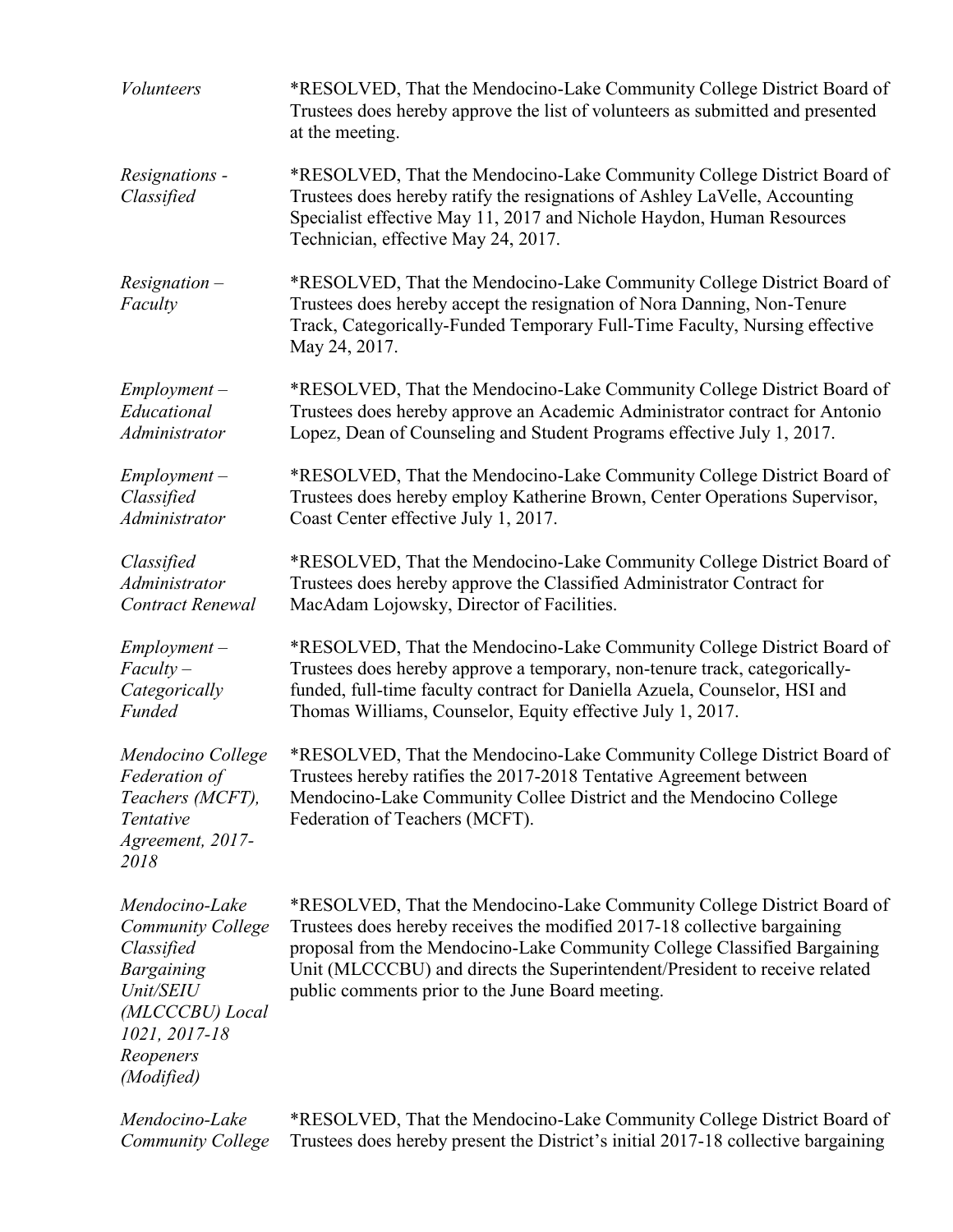| <b>District Reopeners</b><br>to Mendocino-Lake<br>Community College<br>Classified<br><b>Bargaining</b><br>Unit/SEIU, Local<br>1021(MLCCCBU)<br>2017-18 (Additional<br>Reopeners for<br>Temporary<br>Employees) | proposal to MLCCCBU/SEIU, Local 1021 and directs the<br>Superintendent/President to receive related public comments prior to the June<br>Board meeting.                                                                                                                                                                                                                                                                                                                                                                                                 |  |  |
|----------------------------------------------------------------------------------------------------------------------------------------------------------------------------------------------------------------|---------------------------------------------------------------------------------------------------------------------------------------------------------------------------------------------------------------------------------------------------------------------------------------------------------------------------------------------------------------------------------------------------------------------------------------------------------------------------------------------------------------------------------------------------------|--|--|
| Four 10-Hour Day<br>Work Week May 30,<br>2017 through<br>August 4, 2017                                                                                                                                        | *RESOLVED, That the Mendocino-Lake Community College District Board of<br>Trustees does hereby agree to and authorize the signing of the attached<br>agreement with the Mendocino-Lake Community College Classified<br>Bargaining Unit (MLCCCBU), regarding working four ten-hour days from<br>May 30, 2017 through August 4, 2017.                                                                                                                                                                                                                     |  |  |
| Fiscal Report as of<br>March 31, 2017                                                                                                                                                                          | <b>Other Items</b><br>*RESOLVED, That the Mendocino-Lake Community College District Board of<br>Trustees does hereby accept the fiscal report as presented.                                                                                                                                                                                                                                                                                                                                                                                             |  |  |
| <b>Student Trustee</b><br>Privileges                                                                                                                                                                           | *RESOLVED, That the Mendocino-Lake Community College District Board of<br>Trustees does hereby maintain the Student Trustee Privileges as presented.                                                                                                                                                                                                                                                                                                                                                                                                    |  |  |
| Donations                                                                                                                                                                                                      | *RESOLVED, That the Mendocino-Lake Community College District Board of<br>Trustees does hereby accept the donations by Ruth MacLafferty and Sonoma<br>Sweepers, Inc. as presented.                                                                                                                                                                                                                                                                                                                                                                      |  |  |
| Quarterly Fiscal<br><b>Status Report</b>                                                                                                                                                                       | *RESOLVED, That the Mendocino-Lake Community College District Board of<br>Trustees does hereby accept the Quarterly Fiscal Status report as presented.                                                                                                                                                                                                                                                                                                                                                                                                  |  |  |
| Award Contract-<br>Mendocino College<br>Coast Center<br>Commons Remodel<br>Project                                                                                                                             | <b>ACTION ITEMS</b><br>After reviewing the information provided, the following action was taken:<br>M/S (Ubelhart/Myers) that the Board of Trustees of the Mendocino-Lake<br>Community College District does award the contract for the Mendocino<br>College Coast Center Commons Remodel Project to Ukiah Companies, Inc. dba<br>Ukiah Construction in the amount of \$84,490. The motion was approved with<br>the following vote:<br>Tomkins, Haynes, Geck, Chaniot, Ubelhart, Pinoli and Myers<br>Ayes<br><b>Noes</b><br>None<br>Abstentions<br>None |  |  |
| Equal Employment<br>Opportunity<br><b>Multiple Methods</b><br>Certification                                                                                                                                    | None<br>Absent<br>After reviewing and discussing the information provided, the following action<br>was taken:<br>M/S (Tomkins/Ubelhart) that the Board of Trustees of the Mendocino-Lake                                                                                                                                                                                                                                                                                                                                                                |  |  |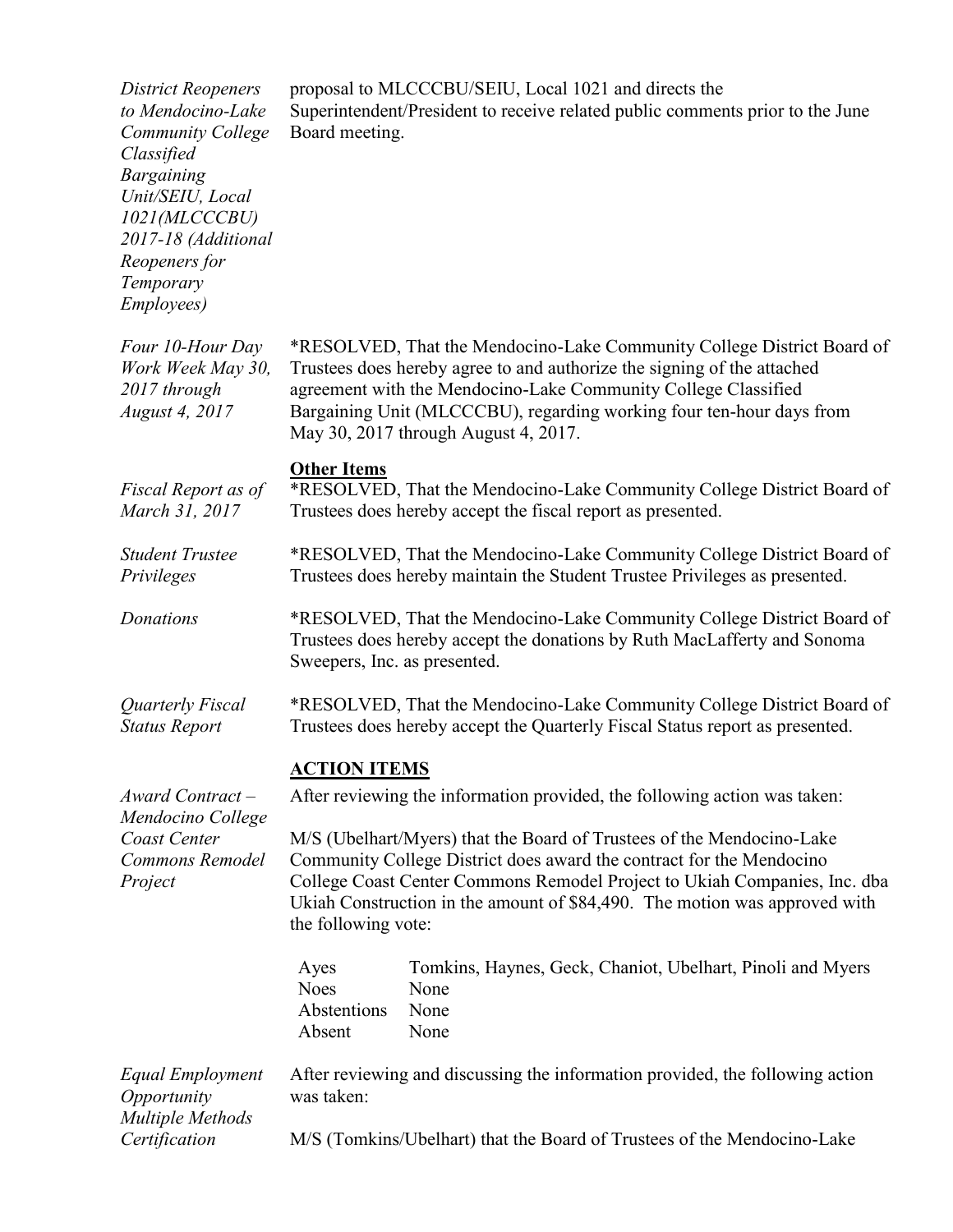|                                                                         | Community College District hereby certifies the Equal Employment<br>Opportunity Fund Multiple Method Allocation Model Certification Form for<br>2016-17. The Board directs the Superintendent/President to submit the form to<br>the California Community College Chancellor's Office prior to the June 1 <sup>st</sup><br>deadline. The motion was approved with the following vote: |                                                                                                                                                           |  |  |
|-------------------------------------------------------------------------|---------------------------------------------------------------------------------------------------------------------------------------------------------------------------------------------------------------------------------------------------------------------------------------------------------------------------------------------------------------------------------------|-----------------------------------------------------------------------------------------------------------------------------------------------------------|--|--|
|                                                                         | Ayes<br><b>Noes</b><br>Abstentions<br>Absent                                                                                                                                                                                                                                                                                                                                          | Tomkins, Haynes, Geck, Chaniot, Ubelhart, Pinoli and Myers<br>None<br>None<br>None                                                                        |  |  |
| Naming of Plaza<br>and Permanent<br>Monument                            | After reviewing the information provided and the ensuing discussion, the<br>following action was taken:                                                                                                                                                                                                                                                                               |                                                                                                                                                           |  |  |
|                                                                         | M/S (Chaniot/Ubelhart) that the Board of Trustees of the Mendocino-Lake<br>Community College District does hereby approve the naming of the plaza<br>"Pomo Plaza" and the establishment of a permanent monument as presented.                                                                                                                                                         |                                                                                                                                                           |  |  |
|                                                                         | Ayes<br><b>Noes</b><br>Abstentions<br>Absent                                                                                                                                                                                                                                                                                                                                          | Tomkins, Geck, Chaniot, Pinoli, Ubelhart and Myers<br>Haynes<br>None<br>None                                                                              |  |  |
| $Big$ Picture $-$<br>Scorecard<br>Information                           |                                                                                                                                                                                                                                                                                                                                                                                       | Director of Institutional Effectiveness, Research and Grants Flores presented<br>information on the Student Achievement Standards and the Scorecard data. |  |  |
|                                                                         | <b>INFORMATIONAL ITEMS</b>                                                                                                                                                                                                                                                                                                                                                            |                                                                                                                                                           |  |  |
| Multi-Year Budget<br>Projections                                        | A written report outlining the multi-year budget projections was submitted by<br>Vice President of Administrative Services Cichocki as information.                                                                                                                                                                                                                                   |                                                                                                                                                           |  |  |
| <b>Board Policy</b><br>Revisions and/or<br>Additions - First<br>Reading | The revisions to the Board policies are presented as information to review.<br>Voting on the revisions and/or additions presented will take place at the June<br>2017 meeting. Any questions regarding the policies presented may be<br>forwarded to the President's Office for consideration by the President's Policy<br>and Advisory Committee.                                    |                                                                                                                                                           |  |  |
|                                                                         | <b>REPORTS</b>                                                                                                                                                                                                                                                                                                                                                                        |                                                                                                                                                           |  |  |
| Mendocino College<br>Foundation, Inc.                                   | A written report was submitted by Katie Fairbairn, Executive Director of the<br>Mendocino College Foundation, Inc. as information. She added that Friday,<br>May $12th$ will be the scholarship award presentations and May 19th will be the<br>Foundation award presentations. The Adopt A Fifth Grader program continues<br>to grow in leaps and bounds.                            |                                                                                                                                                           |  |  |
| Constituents Group<br>Reports                                           | Academic Senate<br>An oral report was shared by Academic Senate President Jason Edington.                                                                                                                                                                                                                                                                                             |                                                                                                                                                           |  |  |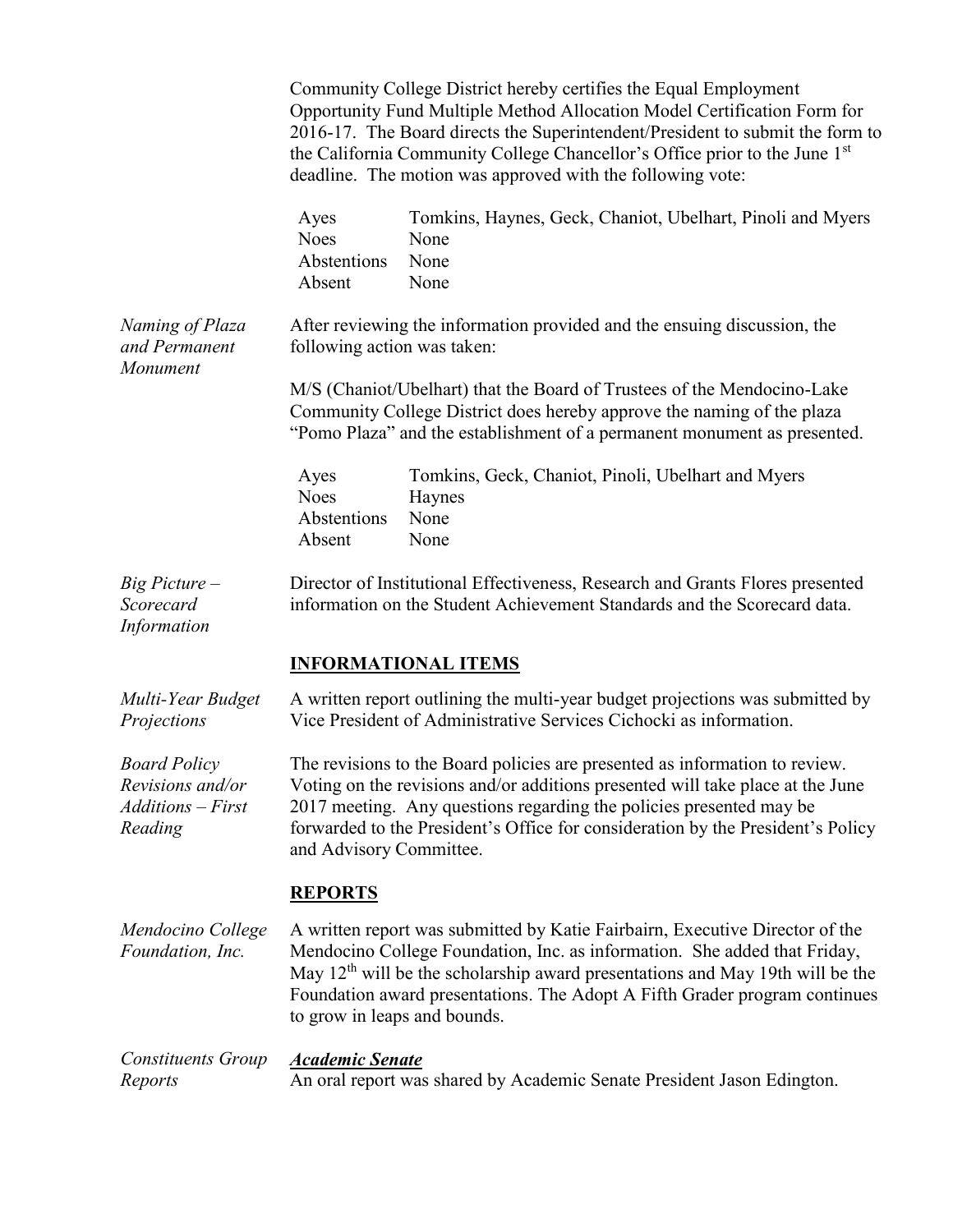## *Classified Senate*

A written report was submitted by Classified Senate President Lois O'Rourke.

## *Management/Supervisory/Confidential*

Management/Supervisory/Confidential President Fairbairn stated the selection committee has completed the selection process to identify the recipient of the M/S/C scholarship. The Management/Supervisory/Confidential group also participates in the Adopt A Fifth Grader program.

## *ASMC*

Student Trustee Edington informed the Board five students recently participated along with their advisor in the General Assembly in Ontario, CA.

*Student Housing* We are currently working with a group from Denevi Consultants to meet with members of the Foundation as well as with Board President Geck and Superintendent/President Reyes. This group will be meeting together in the next few weeks and will share an update on their discussions once the group has met.

# **TRUSTEE COMMUNICATION**

*Trustee Reports* A written report was submitted by Trustee Haynes.

Other Trustees commented orally on their recent college-related activities.

*Future Agenda Items* In reviewing the list from the March 2017 board meeting, the following items were determined to be of interest to the majority of the board members and will be presented at a future board meeting:

- A follow up presentation by Athletic Director Gordon in approximately three months covering any issues which have surfaced regarding the suspension of the football program and how they are being addressed. It was determined the Superintendent/President will provide an update in his next board report as to what issues have surfaced and how they are being or will be addressed.
- How secure is our data? It was determined this may be completed as either a report or presentation to the Board at a future meeting.

New items for review at the next meeting as possible future agenda items include:

 There was a recommendation the Board take action on whether it stands for Social Justice or the Search for Truth and which direction the college should follow regarding the First Amendment. There was reference made to the University of Chicago "Freedom of Expression" statement regarding this topic.

## **CLOSED SESSION**

The Board returned to Closed Session at 9:13 PM.

*Continuation of Closed Session*

# **OPEN SESSION**